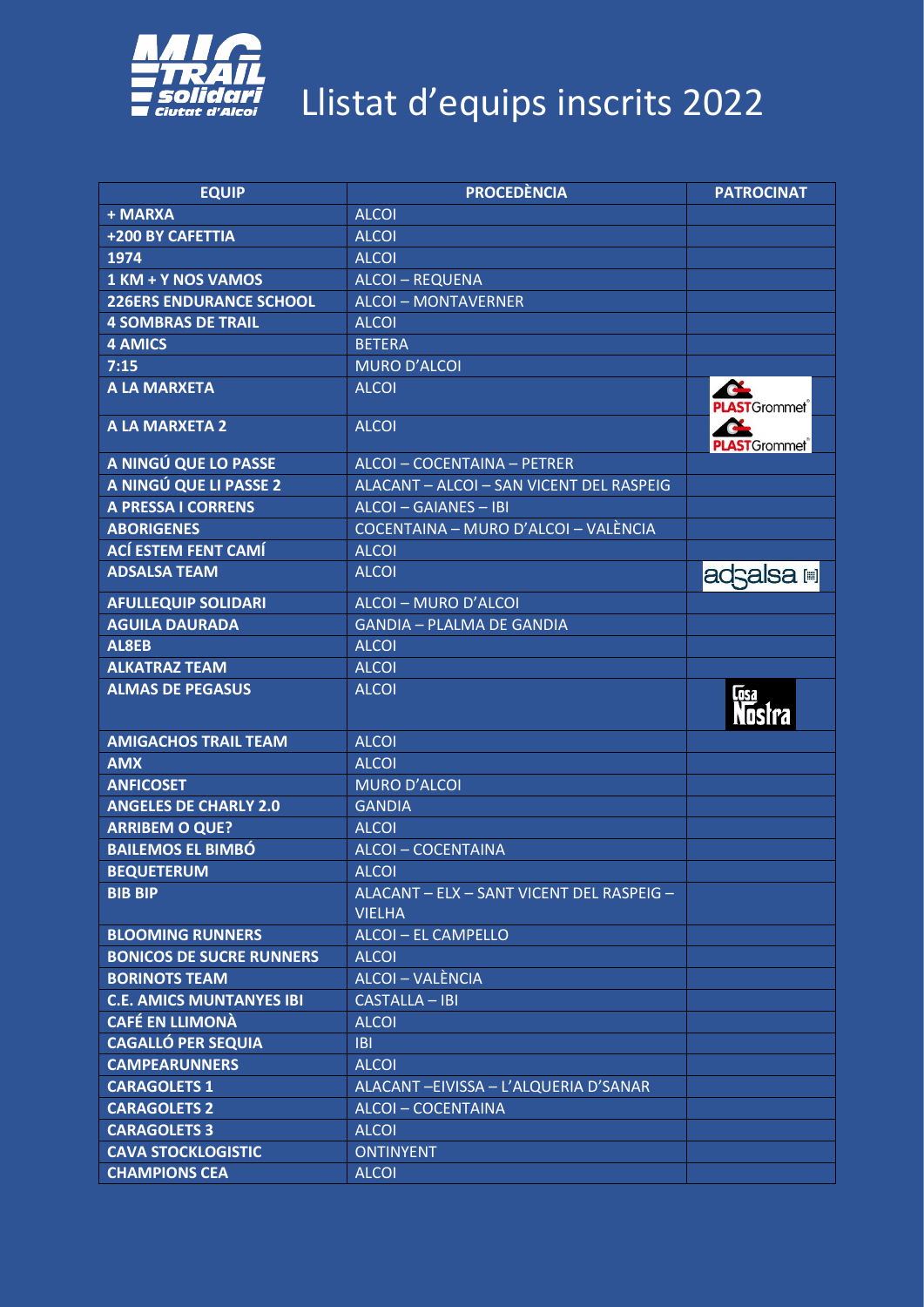

| <b>CHATARRA TEAM</b>               | ALCOI - CASTELLÓ DE RUGAT - COCENTAINA                |                                    |
|------------------------------------|-------------------------------------------------------|------------------------------------|
| <b>CLAUS I CORRETGES</b>           | <b>ALCOI</b>                                          | SI                                 |
| <b>CLÍNICAS ESTÉTICA DR. MOLTÓ</b> | GAMDIA - GODELLA - VALÈNCIA                           | mouto<br>Cirugía Plástica Estética |
| <b>CLUN ATLETICO EL ALTET</b>      | <b>ALTET - SANTA POLA</b>                             |                                    |
| <b>COM CAGALLÓ PER SEQUIA</b>      | <b>ALCOI - BENILLOBA</b>                              |                                    |
| <b>CONSTRUCCIONES GASCÓ</b>        | <b>ALCOI</b>                                          |                                    |
| <b>CORPORIS SANUM</b>              | <b>ALCOI</b>                                          |                                    |
| <b>CORRE CORRE QUE TE PILLO</b>    | <b>ALCOI</b>                                          |                                    |
| <b>CORRE Y CALLA</b>               | <b>ALCOI</b>                                          |                                    |
| <b>CORRUIXES</b>                   | AIELO DE MALFERIT - ALCOI - CARLET                    |                                    |
| <b>COSTERA AMUNT</b>               | ALCOI - BANYERES DE MARIOLA                           |                                    |
| <b>COVID FREE</b>                  | ALCOI - PETRER - VILLENA                              |                                    |
| <b>CREA 306</b>                    | ALCOI - MURO D'ALCOI                                  | .<br>Crea <b>360</b>               |
| <b>CROSSANFIT TRAIL TEAM I</b>     | <b>PEGO</b>                                           |                                    |
| <b>CTRA JAUANRIJA</b>              | ALACANT - SANT VICENT DEL RASPAIG                     |                                    |
| <b>CUMARDITO</b>                   | <b>VALÈNCIA</b>                                       |                                    |
| <b>D'ANORIAS TRAIL TEAM</b>        | ALCOI - ELX - LAS ANORIAS                             |                                    |
| <b>DEGALMER TRAIL</b>              | ALACANT - ALCOI - SANT VICENT DEL                     |                                    |
|                                    | <b>RASPEIG - SANTA POLA</b>                           |                                    |
| <b>DUNAS R&amp;B</b>               | <b>ALCOI</b>                                          |                                    |
| <b>ECONOCAR TEAM</b>               | <b>ALCOI</b>                                          |                                    |
| <b>ELS BARRUFETS</b>               | ALACANT - ALCOI - SANTA POLA                          |                                    |
| <b>ELS FURGAESTORES</b>            | ALCOI - TAVERNES DE VALLDIGNA                         |                                    |
| <b>ELS VOLTORS</b>                 | <b>ALCOI-ONTINYENT</b>                                |                                    |
| <b>ENCARA TEAM FAM</b>             | AIELO DE MALFERIT - ONTINYENT                         |                                    |
| <b>ENERGY TRAIL</b>                | <b>ALCOL</b>                                          |                                    |
| <b>EQUIP MENTIRETA</b>             | <b>ALCOI</b>                                          |                                    |
| <b>ESA PEÑIYA!!</b>                | ALCOI - VALÈNCIA                                      |                                    |
| <b>ESGARRA GENOLLS</b>             | <b>ALCOI-TERRASSA</b>                                 |                                    |
| <b>ESGUILDOM</b>                   | <b>ALCOI</b>                                          |                                    |
| <b>ESTIBAFREDA</b>                 | <b>ALCOI</b>                                          |                                    |
| <b>FALTA MOLT?</b>                 | <b>ELX-TORRELLANO</b>                                 |                                    |
| <b>FANTASTIC 4 RUN</b>             | <b>ALCOI</b>                                          |                                    |
| <b>GARMA SANT ROC CASTALLA</b>     | <b>ALCOI</b>                                          |                                    |
| <b>FEM EL QUE PODEM</b>            | <b>ALCOI</b>                                          |                                    |
| <b>FLATO TEAM</b>                  | ALCOI-COCENTAINA                                      |                                    |
| <b>FUN 4 RUN</b>                   | ALCOI - BOCAIRENT - MURO D'ALCOI                      |                                    |
| <b>GHANDI SIMA FARSA</b>           | ALCOI - COCENTAINA - SANT VICENT DEL                  |                                    |
|                                    | <b>RASPEIG</b>                                        |                                    |
| <b>GRUPO BIOMECÁNICA UV</b>        | ALCOI - ENGUERA - MURO D'ALCOI - SANTA<br><b>POLA</b> |                                    |
| <b>HYBRID</b>                      | <b>ALCOI</b>                                          |                                    |
|                                    |                                                       |                                    |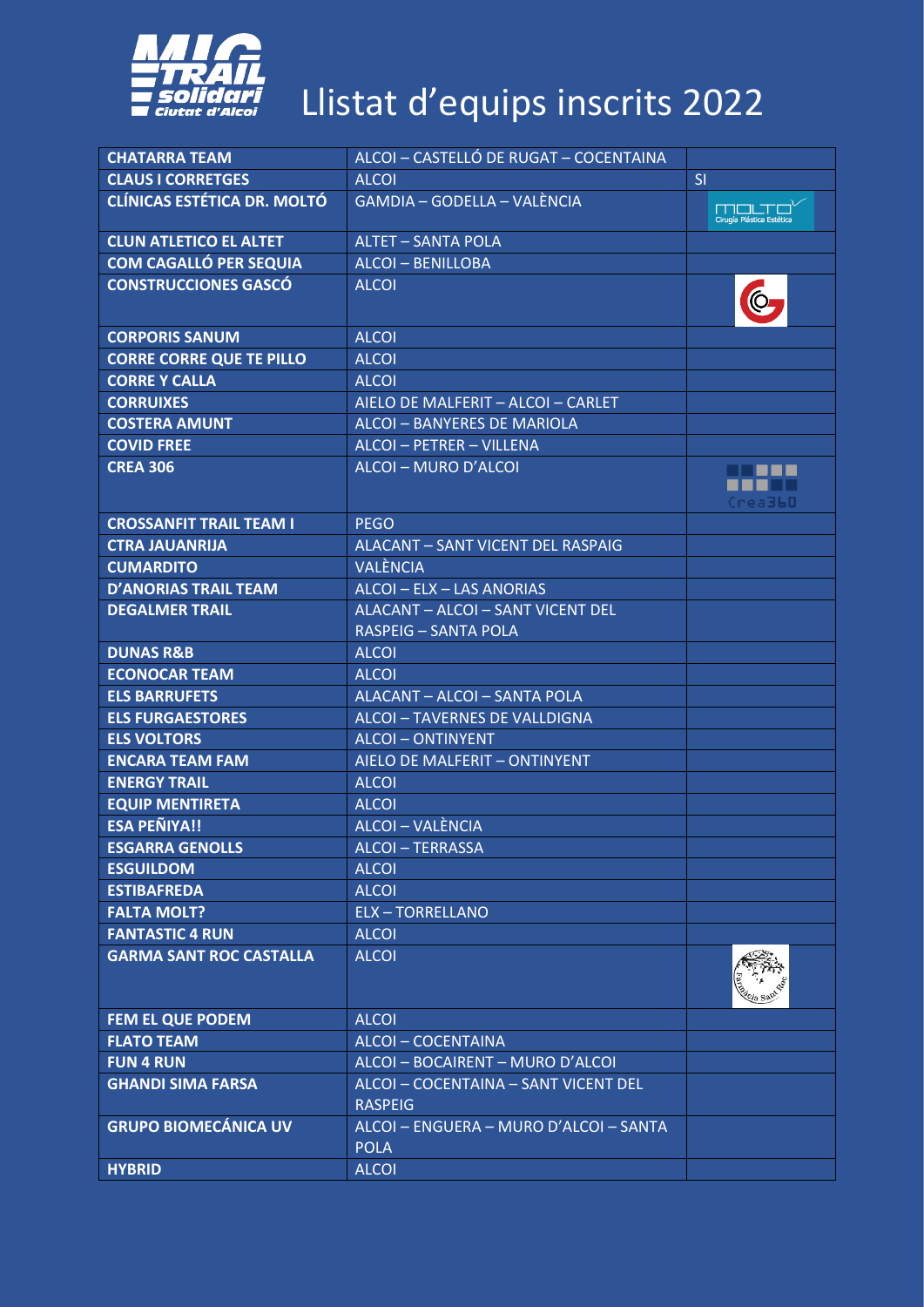

| IEE, VA O NO VA?              | <b>ALCOI</b>                         |         |
|-------------------------------|--------------------------------------|---------|
| <b>ISOTOPOS TRAIL</b>         | ALCOI - COCENTAINA - VALÈNCIA        |         |
| <b>IUVER</b>                  | ALCOI - VALÈNCIA                     |         |
| <b>JABATOS DEL RECONCO</b>    | BENEIXAMA - EL CAMPELLO - VILLENA    |         |
| <b>JEPP KING</b>              | <b>ELX</b>                           |         |
| <b>JJAV RUNNERS</b>           | <b>ALCOI-ONTINYENT</b>               |         |
| <b>JOLELUSA</b>               | <b>ALCOI</b>                         |         |
| <b>JUMANJI</b>                | <b>VILLENA</b>                       |         |
| <b>KIKOTRAINING</b>           | <b>ALCOI</b>                         |         |
| <b>KM@KMTOP1</b>              | <b>ELX - SANT VICENT DEL RASPAIG</b> |         |
| <b>KM@KMTOP2</b>              | <b>ELX</b>                           |         |
| <b>KM@KMTOP3</b>              | <b>ELX</b>                           |         |
| <b>LA ELITE MUTXAMEL</b>      | MUTXAMEL - SANT JOAN                 |         |
| <b>LA ESTRATEGIA</b>          | <b>GANDIA</b>                        |         |
| <b>LA MEUA SORT</b>           | ALCOI - BARCELONA - MADRID           |         |
| <b>LAS GACELAS</b>            | <b>ELDA</b>                          |         |
| <b>LAS LEYENDAS DEL TRAIL</b> | <b>PETRER</b>                        |         |
| <b>LAS SUPER NENAS</b>        | <b>ELX</b>                           |         |
| <b>LAS SÚPER NENAS</b>        | <b>ELX-TORRELLANO</b>                |         |
| <b>LEONAS DE LA MONTAÑA</b>   | <b>ALCOI-COCENTAINA</b>              |         |
| <b>LES TUQUES</b>             | <b>ALCOI</b>                         |         |
| <b>LION TEAM</b>              | <b>ALCOI</b>                         |         |
| <b>LLAMAR AL 112</b>          | ALCOI - VALÈNCIA                     |         |
| <b>LLEBRES MURO</b>           | <b>MURO D'ALCOI</b>                  |         |
| <b>LLONGANISSA TRAIL</b>      | <b>ALCOI</b>                         |         |
| <b>LLUM A LA FOSCOR</b>       |                                      |         |
|                               | <b>ALCOI</b><br><b>ELX</b>           |         |
| <b>LOS 4 PICHAS</b>           |                                      |         |
| <b>LOS BOLITOS</b>            | <b>ALCOI</b>                         |         |
| <b>LOS DE LA VILLE</b>        | <b>VILLENA</b>                       |         |
| <b>LOS GONZALOS</b>           | <b>ALCOI</b>                         |         |
| <b>LOS HOMBRES DE PICA</b>    | <b>BENIGANIM - QUATRETONDA</b>       |         |
| <b>LOS IMPERIOSOS</b>         | <b>ALCOI</b>                         |         |
| <b>LOS JOTA</b>               | <b>ALACANT - FOIOS - MUTXAMEL</b>    |         |
| <b>LOS PEAKY RUNNERS</b>      | <b>ALCOI</b>                         |         |
| <b>LOS RARAMURIS</b>          | <b>ELDA - PETRER</b>                 |         |
| <b>LOS TIOS DEL MAZO</b>      | <b>COCENTAINA</b>                    |         |
| <b>LOS TRAILADOS</b>          | <b>ALCOI</b>                         |         |
| <b>MAD FOR MOUNTAINS</b>      | <b>ALCOI - COCENTAINA</b>            |         |
| <b>MAI MÉS MAL TEAM TRAIL</b> | <b>ALCOI</b>                         |         |
| <b>MATINERS RUNNERS TOP</b>   | ALCOI - EL CAMPELLO - MUTXAMEL       |         |
| <b>MATOLA TRAIL</b>           | <b>ELX</b>                           |         |
| <b>MÁXIMO</b>                 | <b>ALCOI</b>                         |         |
| <b>MEGATORPES MIG TRAIL</b>   | <b>ALCOI</b>                         |         |
| <b>MERAVELLUÇOS</b>           | <b>ALCOI-BIGASTRO</b>                |         |
| <b>MIG TRAIL VISAUTO 1</b>    | ALCOI - BENISSA - CIUDAD REAL        | Visauto |
| <b>MILLOR ESMOZEM</b>         | <b>ALCOI</b>                         |         |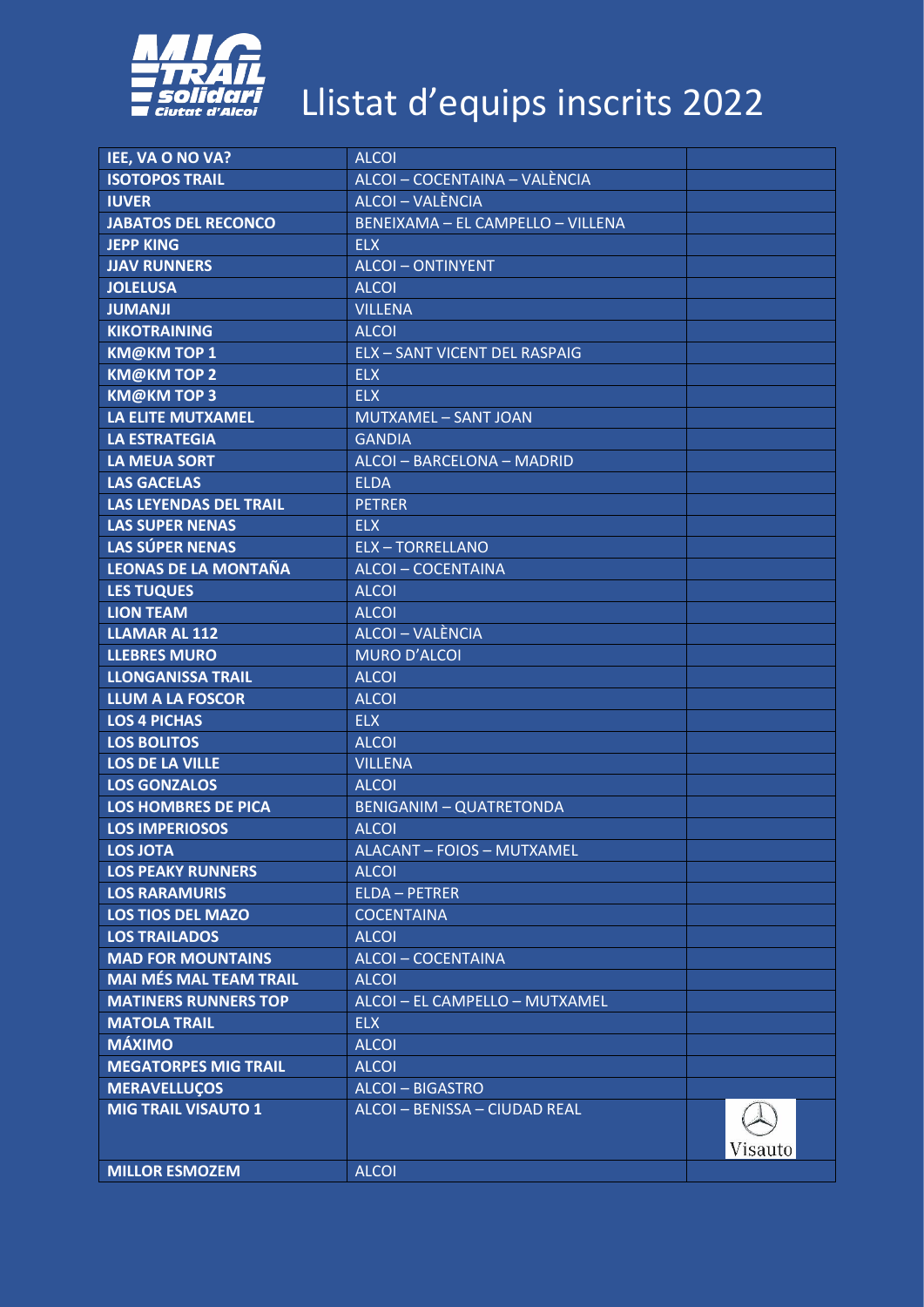

| <b>MINIMUS</b>                   | <b>ALCOI</b>                                         |                                                     |
|----------------------------------|------------------------------------------------------|-----------------------------------------------------|
| <b>MIRMIDONAS</b>                | ALCOI - EL CAMPELLO - MURO D'ALCOI                   |                                                     |
| <b>MIROAUTO A</b>                | <b>ALCOI</b>                                         | <b>Miroauto</b>                                     |
| <b>MOCADORETS RUN TEAM</b>       | <b>ALCOI-COCENTAINA</b>                              |                                                     |
| <b>MONIATETS</b>                 | <b>ALCOI</b>                                         |                                                     |
| <b>MONTCABRER TEAM</b>           | <b>CREVILLENT - ELX</b>                              |                                                     |
| <b>MORRALLETA TEAM POA A POC</b> | <b>ALCOI</b>                                         |                                                     |
| <b>NO HI HA PRESA</b>            | <b>ALCOI</b>                                         |                                                     |
| <b>NO PAIN NO GAIN</b>           | <b>ALACANT</b>                                       |                                                     |
| <b>NO PUC MÉS!</b>               | <b>ELX - SAN FELIPE NERI</b>                         |                                                     |
| <b>NOTTINGHAM PRRESSA</b>        | <b>ALCOI-BENIMARFULL</b>                             |                                                     |
| <b>NOUS MATINERS</b>             | <b>ALCOI-COCENTAINA</b>                              |                                                     |
| <b>NOVAVET 2</b>                 | <b>BENIARRÉS</b>                                     |                                                     |
| <b>NOVAVET MILLORS</b>           | <b>ALCOI</b>                                         |                                                     |
| <b>NUNCA HEMOS CORRIDO HULIO</b> | <b>ALCOI-COCENTAINA</b>                              |                                                     |
| <b>OBJETIVO4</b>                 | <b>ALCOI</b>                                         |                                                     |
| <b>PANOCHETA TEAM</b>            | <b>ALCOI-BENIGANIM</b>                               |                                                     |
| <b>PEBRELLA RUNNERS</b>          | <b>ALACANT - ALCOI</b>                               |                                                     |
| <b>PELLETES VIU</b>              | ALCOI - PENÁGUILA                                    |                                                     |
| <b>PELS PÉLS</b>                 | <b>ALCOI</b>                                         |                                                     |
| <b>PIERNAS TORPES</b>            | <b>ALCOI</b>                                         |                                                     |
| <b>PITIMAS</b>                   | <b>ELX</b>                                           |                                                     |
| <b>PIXINES TEAM</b>              | <b>ELX - SAN FULGENCIO</b>                           |                                                     |
| <b>PIZZOLETOS TEAM</b>           | <b>ALCOI</b>                                         |                                                     |
| <b>PLISPLAYRUNNING</b>           | AGULLENT - ALCOI - CARXAIXENT - SANTA<br><b>POLA</b> |                                                     |
| <b>POC A POC JUBILAT</b>         | <b>AGRES - ALCOI</b>                                 |                                                     |
| <b>POC A POC PENYA SEGATS</b>    | <b>ALCOI</b>                                         |                                                     |
| <b>POLLITO DE TROYA</b>          | <b>COCENTAINA - MURO D'ALCOI</b>                     |                                                     |
| <b>POQUET A POQUET</b>           | <b>ALCOI</b>                                         |                                                     |
| <b>POWER RANGRES</b>             | <b>ALCOI</b>                                         |                                                     |
| <b>POWERGYM MIG TRAIL</b>        | <b>ALCOI - SANTA POLA</b>                            | <b>POWERGŸM</b>                                     |
| <b>PUNTO &amp; TACÓN ROIG</b>    | <b>ALCOI</b>                                         |                                                     |
| <b>PUNTO &amp; TACON BLAU</b>    | <b>ALCOI</b>                                         | .<br>Reparación de calzado y costura<br>punto&tacón |
| <b>PUPAS TRAIL</b>               | <b>ELX</b>                                           |                                                     |
| <b>QUATRE TRAIL EQUIP</b>        | <b>ALCOI</b>                                         |                                                     |
| <b>QUÉ BUENOS SOMOS</b>          | <b>ELX-CREVILLENT</b>                                |                                                     |
| <b>QUIEN TUVO RETUVO</b>         | AMPOSTA - BARCELONA - ROCAFORT                       |                                                     |
| <b>RARAMURIS TRAIL JOVER</b>     | <b>ELDA - PETRER</b>                                 |                                                     |
| <b>RUNBIKE B</b>                 | <b>ALCOI</b>                                         |                                                     |
| <b>RUNBIKE PUB CAMALEÓN</b>      | <b>ALCOI-COCENTAINA</b>                              |                                                     |
| <b>RUNEANTES</b>                 | <b>ALCOI</b>                                         |                                                     |
| <b>RUNNERS BY CAFETTIA</b>       | <b>ALCOI</b>                                         |                                                     |
| <b>RUNNERS SENSE PRETENSIONS</b> | ALCOI-COCENTAINA                                     |                                                     |
| <b>RUNNERS &amp; VALLADA</b>     | ALCOI - BENILLOBA - VALLADA                          |                                                     |